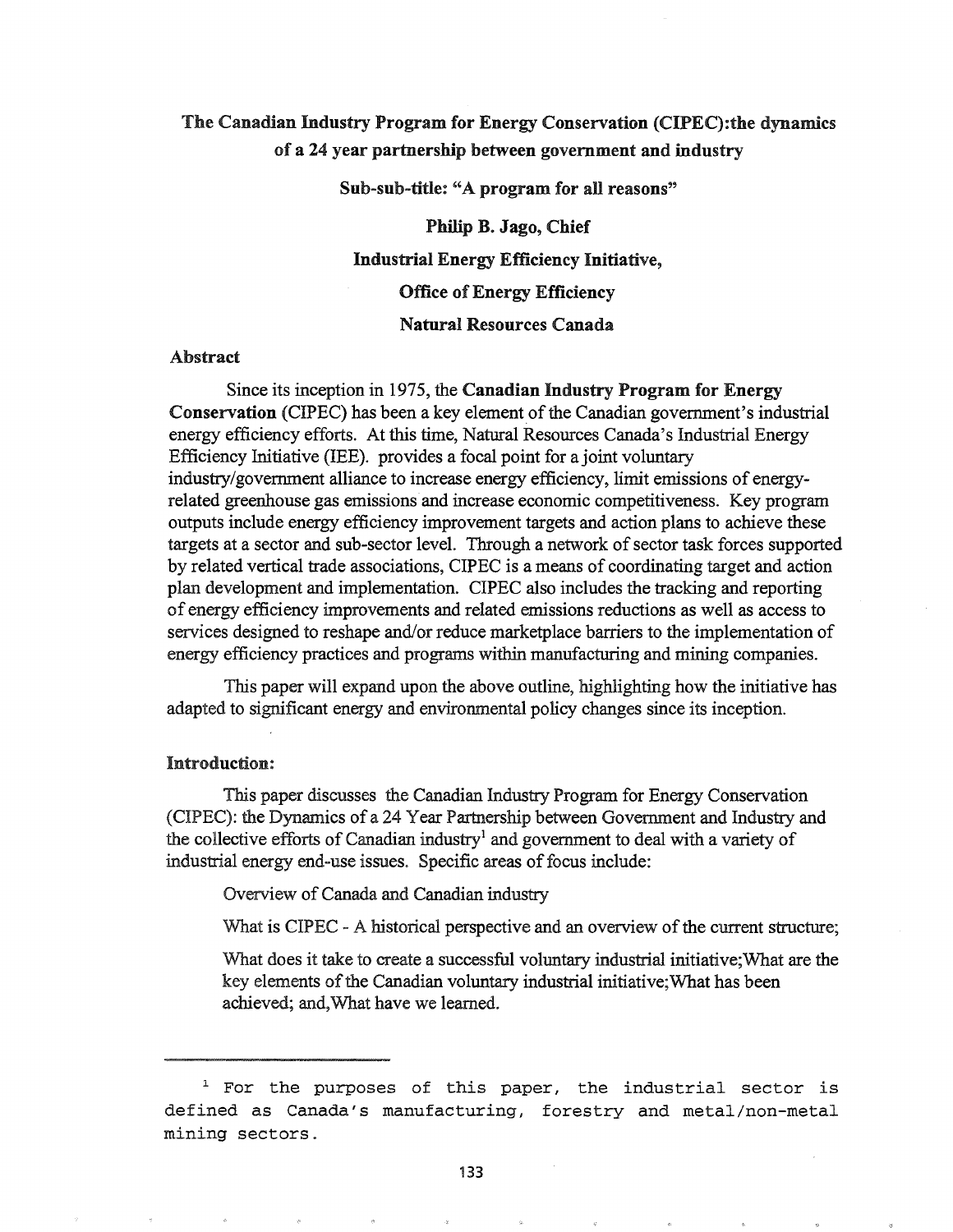## Canada

Situated in the northern hemisphere, Canada is the second largest country in the world, with a land area of 9,221,000 square kilometres. Canada has one of the lowest population densities in the world because of its enormous size. With a population of over 30 million people, it is the thirtieth most populous country in the world.

Canada contributes only about 2% of net global anthropogenic greenhouse gas emissions. In OECD terms, Canada ranks second or third in terms of green house gas emissions per capita. Canada is a highly energy intensive country which accounts for its high per capita level of greenhouse gases. Indeed, energy production and consumption account for 98% of carbon dioxide emissions and 52% of nitrous oxide emissions.

Geography, climate, resources and economic development have played a large part in Canada's greenhouse gas emission levels. The large size and low population density mean that transportation needs are much greater than other countries. In terms of climate, Canada has no less than 11 distinct climate zones, accounting for enonnous differences in degree days, hours of sunlight and the relative length of the various seasons.

Canada has the seventh largest industrial economy in the world.. In 1998, the value ofgoods and services as measured by the GDP was \$73 billion (Canadian). Canada has a highly resource based economy. Canada is the world's largest per capita producer of nickel, copper, potash, gypsum, uranium, zinc, barley, industrial round-wood, sawn lumber and newsprint. It is also a highly export-based economy. Canada may be responsible for the production of relatively high levels of greenhouse gases but much of the production is consumed off-shore. Import-wise, Canada consumes many products which are much-less energy intensive, thus countries producing these goods are seen to have relatively low GHG emission levels..

### **Energy Supply and Demand**

Canada has abundant supplies of conventional energy sources including natural gas, petroleum, coal, biomass, nuclear, and hydraulic. Energy is vital to the Canadian economy. Its reliable availability at reasonable cost has been a key factor in the attainment of a high standard of living and the development of industries with a particularly strong demand for energy. Energy makes up 6% of Canada's gross domestic product and 18 per cent of direct domestic investment..

## Industrial Energy Use

Secondary energy use accounts for about 70% of total energy requirements in Canada. The industrial sector accounts for the largest share of secondary energy use (about 38%). In 1997, Canadian industry, as defined in the context of this paper, consumed approximately 2,682 petajoules of energy.

Energy use in Canadian industry comes from two areas:

<sup>o</sup> Process equipment consumption or equipment unique to a particular industry or sector; and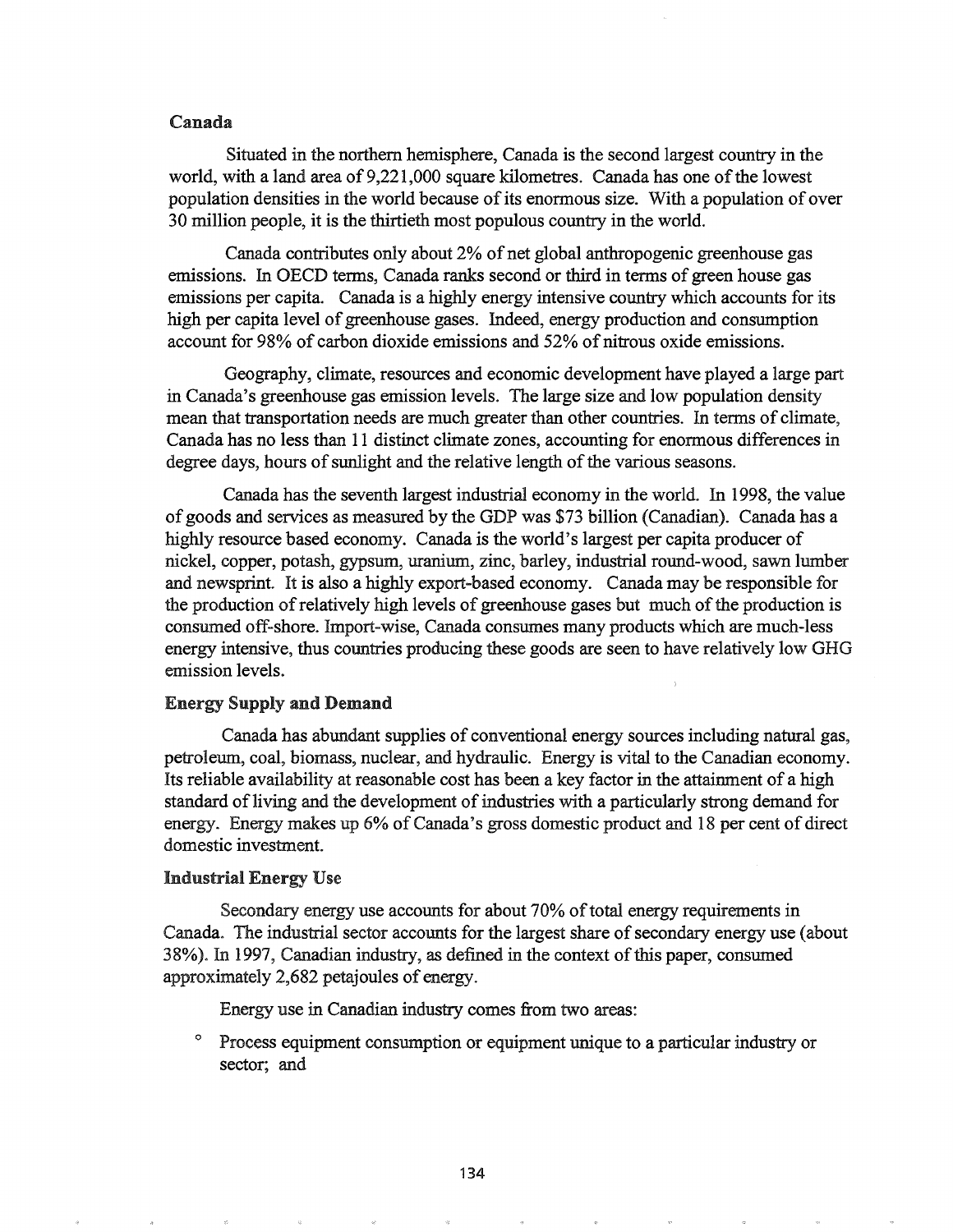Consumption from auxiliary systems which supply services to major process technologies during their operation. Examples of these technologies include lighting, ventilation, pumping and compression.

Energy use is fairly concentrated in the industrial sector. For instance, pulp and paper, mining and petroleum refining account for more than one-half of industrial energy use.

Energy costs are not major components of total manufacturing costs in many of the 10,000 Canadian manufacturing firms. On average, energy makes up 4% of production costs, with the exceptions being chemicals, primary metals, non-metallic minerals and paper and allied products where costs can be between 4% and almost 14% of the cost of production.

## The Climate Change Challenge

In 1990, total GHG emissions were 599 million metric tonnes (Mt) carbon dioxide (C02) equivalent. NRCan's Energy Outlook projects that GHG emissions will reach 748 Mt in 2010, 25 per cent above the 1990 level. Put another way, by 2010, the gap between the reference projection and the Kyoto target would be some 185 Mt, suggesting that emissions would need to decrease 25 percent from the reference projection. This is obviously a challenge.

# The Policy Framework for Canada's Involvement in Efficiency and Alternative Energy Programs

Canada has a strong interest in the encouragement of efficiency and alternative activities notwithstanding the fact that domestic and global energy markets are relatively stable. This continued involvement stems from the impact of energy production and use upon the environment. The production, transportation and processing of fossil fuels generates oxides of carbon, nitrogen and sulphur as well as volatile organic compounds (VOC). Emissions of these oxides and compounds contribute to acid rain, urban smog and climate change.

Canada has played a major role in emissions management, beginning with the Canadian Acid Rain Control Program in 1985. Further domestic activity involved the 1990 agreement in principle by the Canadian Council of Ministers of the Environment to develop a comprehensive 10-year management plan to control NO<sub>x</sub> and VOC emissions.

Internationally, Canada has been involved in the global warming debate since 1988 when the Intergovernmental Panel on Climate Change was established under the auspices of the World Meteorological Organization and the United Nationals Environment Programme. Canada was a signatory to the United Nations' Framework Convention on Climate Change in 1992 at Rio de Janeiro. Under the auspices of this convention, (the Rio Commitment), the federal government and the provinces developed plans to stabilize greenhouse gases at 1990 levels by the year 2000. On February 20, 1995, federal and provincial ministers of energy and environment approved the National Action Program on Climate Change. The NAPCC was subsequently tabled at the first meeting of the Conference of the Parties to the United Nations Framework Convention in Berlin. The NAPCC set out strategic directions Canada would follow in pursuit of its objective to stabilize greenhouse gas emissions as well as highlighting guidance for further actions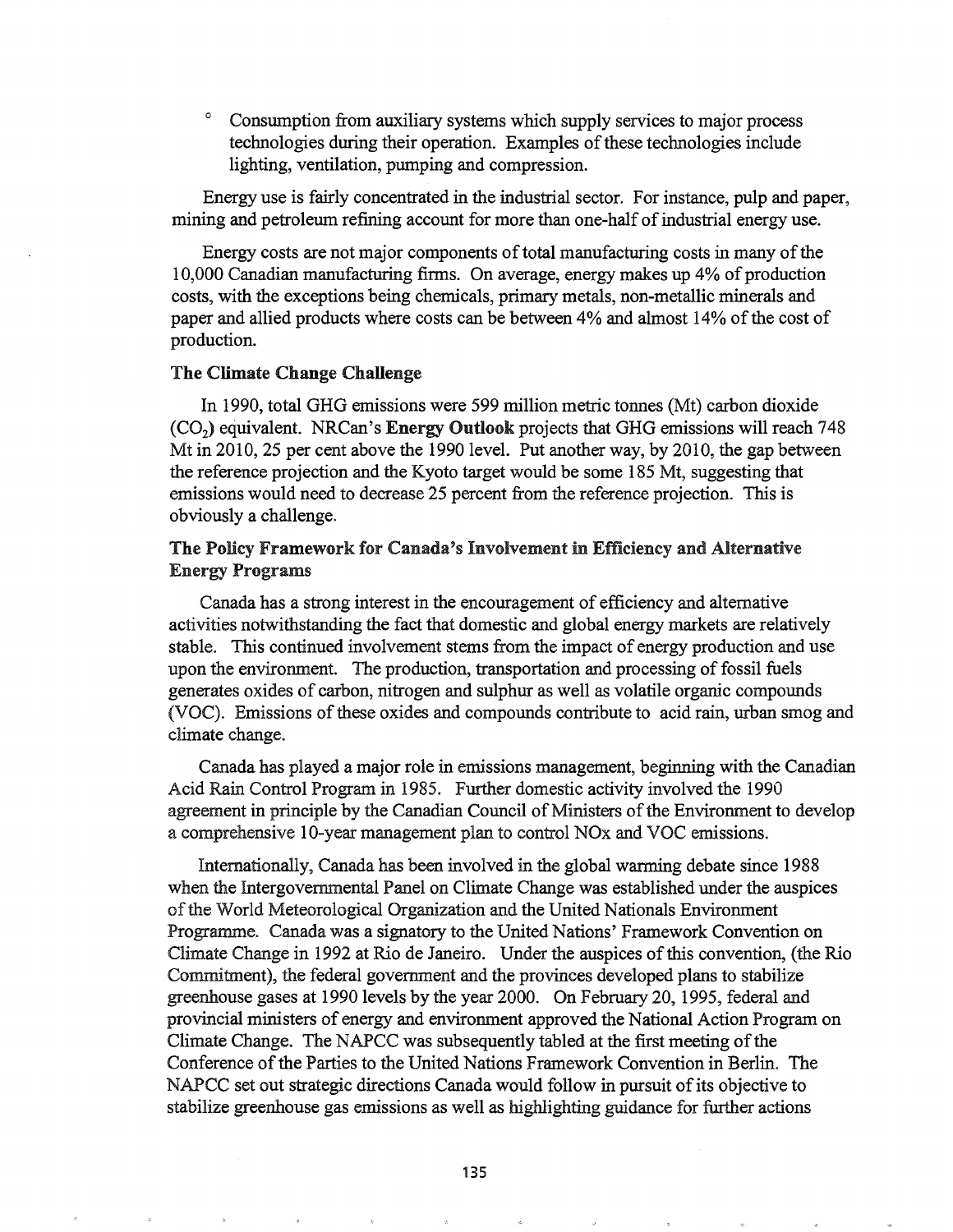beyond the year 2000. Canada then signed the Kyoto Accord in December of 1997, committing to the more aggressive goal of stabilizing emissions at 6% below 1990 levels.

In 1990 Canada, as an outcome of the Second World Climate Conference, launched a vigorous domestic program for addressing climate change and other environmental problems. The Efficiency and Alternative Energy Program seeks to engage all sectors of the economy and the public in the matter of energy use. Relying on a variety of policy instruments such as information, persuasion, research and development and regulation, the EAE Initiative is designed to help the demand side of the energy market move toward more energy-efficient capital stock, production processes and operating practices without reducing the level of service or comfort that energy currently provides.

The program deals primarily with the partial or wholesale removal of barriers to the functioning of the marketplace including inadequate information, knowledge, financial constraints and institutional demands. It is very much a first step initiative to lay the foundation for longer-term responses that can respond to evolving environmental and economic development priorities. As such it has established an enhanced statutory authority, a more comprehensive data and analytical capability and a stronger infonnation and planning framework with the provinces and other strategic allies.

#### Historical Perspective on CIPEC:

It is against the above backdrop that we introduce the Canadian Industry Program for Energy Conservation or CIPEC. The program was initiated in 1975 as a voluntary industry-driven program created in response to a rapid increase in energy prices and security of supply issues. Under this original structure, there were some 700 participating companies representing approximately 70% of the energy used by Canadian Industry.

The original organization structure was comprised of sector task forces, supported by their respective trade or technical associations and an active program of technology training and technology transfer directed at improving energy efficiency. The measurement of progress achieved was carried out internally by CIPEC with each participating company reporting on their year over year percent improvement on energy used per unit of output.

Between 1973 and 1990, the 700 participating companies achieved accumulated energy efficiency improvements of 26.1 percent per unit of output. This represents an average improvement of 1.6 percent per year and an ongoing reduction in carbon dioxide of some 30 million tonnes per year.

The Early CIPEC Initiative:

(1) Established an infrastructure and communications network

(2) Established a framework for setting energy efficiency improvement targets and for reporting on progress. The reporting system confirmed the validity of the approach and measure.. As will be seen below, it also determined that an independent third party reporting system, accepted and agreed upon by all parties, was required.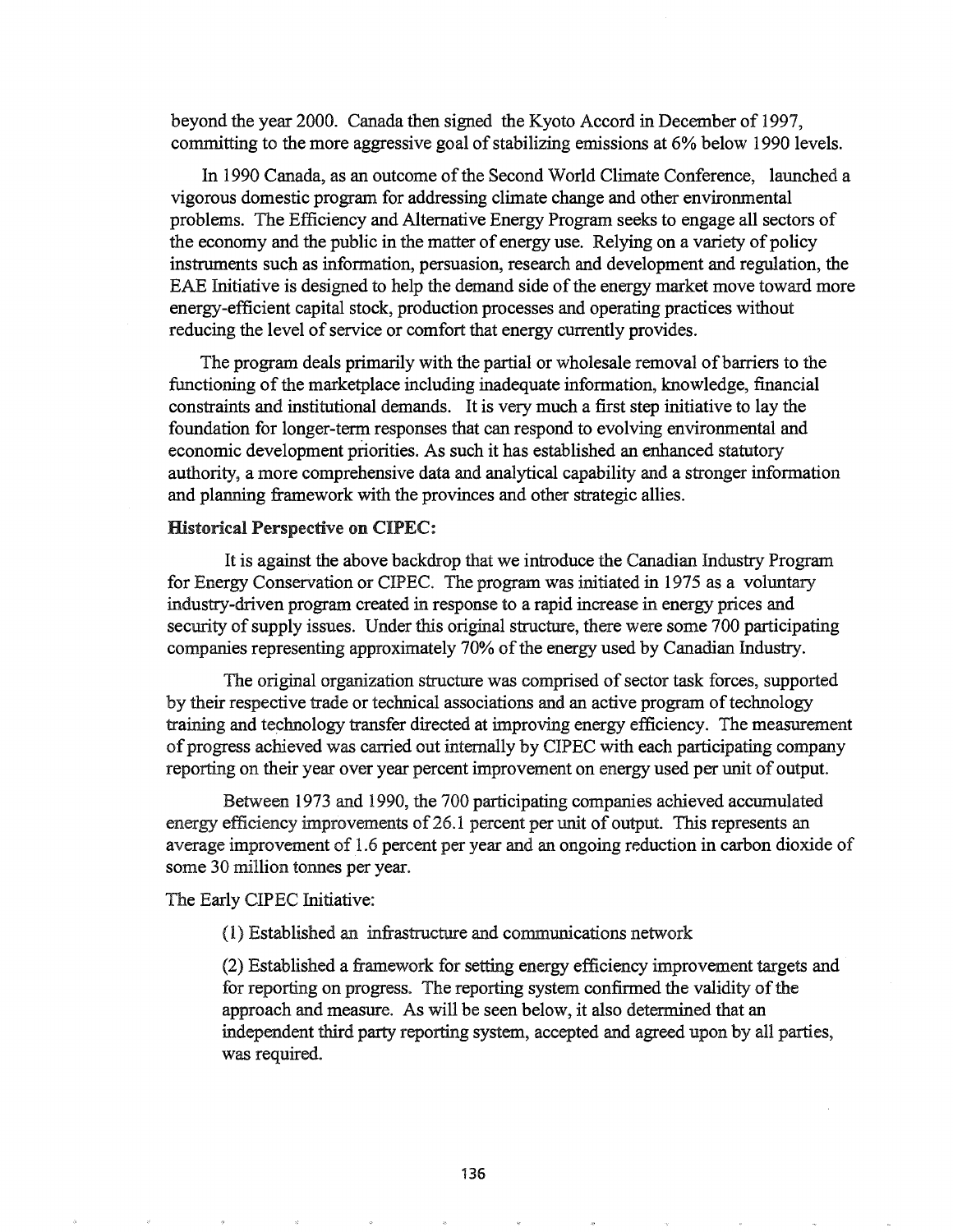#### Structure:

The current CIPEC builds upon past strengths and reflects the changing circumstances of the past quarter century. The first major change took place in the 1990-92 time frame when CIPEC was re-tooled to address a requirement for policy input from the energy consuming industrial sector in response to the increasing significance of global warming.

The national organizational structure was re-focused to include fonnal industry CEO participation through a CIPEC Executive Board with direct links to the Minister of Natural Resources Canada. A National Secretariat - external to NRCan - was also set up. The program still included industry-wide coordination through a Task Force Council as well as Sector -specific activities through sector-task forces and their sponsoring vertical trade associations.

In 1997, further enhancements were made. Following directions from the National Action Program on Climate Change, CIPEC was more closely aligned with the recently introduced Climate Change Voluntary Challenge and Registry Program (VCR). Upon the advice of industry, responsibility for activities and services of the CIPEC Secretariat were returned to Natural Resources Canada.

#### Program Structure

CIPEC includes an Executive Board, Task Force Council, Task Forces and a Secretariat.

## Executive Board:

The CIPEC Executive Board includes ChiefExecutive Officers (CEOs) from the industry sectors served by CIPEC. The Executive Board carries out a number of activities including: negotiating industry-wide consensus on energy efficiency policies and programs; contributing to the policy-making process with respect to proposed energy efficiency performance standards, controls or targets; meeting with government Ministers on energyrelated issues, and providing policy direction to CIPEC.

# Task Force Council:

The Task Force Council includes the chairs of the various industry task forces, energy suppliers and invited government representatives. The Council coordinates energy consumption data collection and analysis on a sector basis; directs the activities of the industry task forces; develops policy in support of the Policy Board and provides direction to the CIPEC Secretariat.

#### Sector Task-Forces:

The Sector Task Forces are the heart to the CIPEC initiative. They include representatives from various industrial companies and their respective associations. The Task forces are charged with: identifying energy efficiency opportunities, reviewing and addressing barriers associated with these opportunities; and developing and implementing strategies for the realization of these opportunities.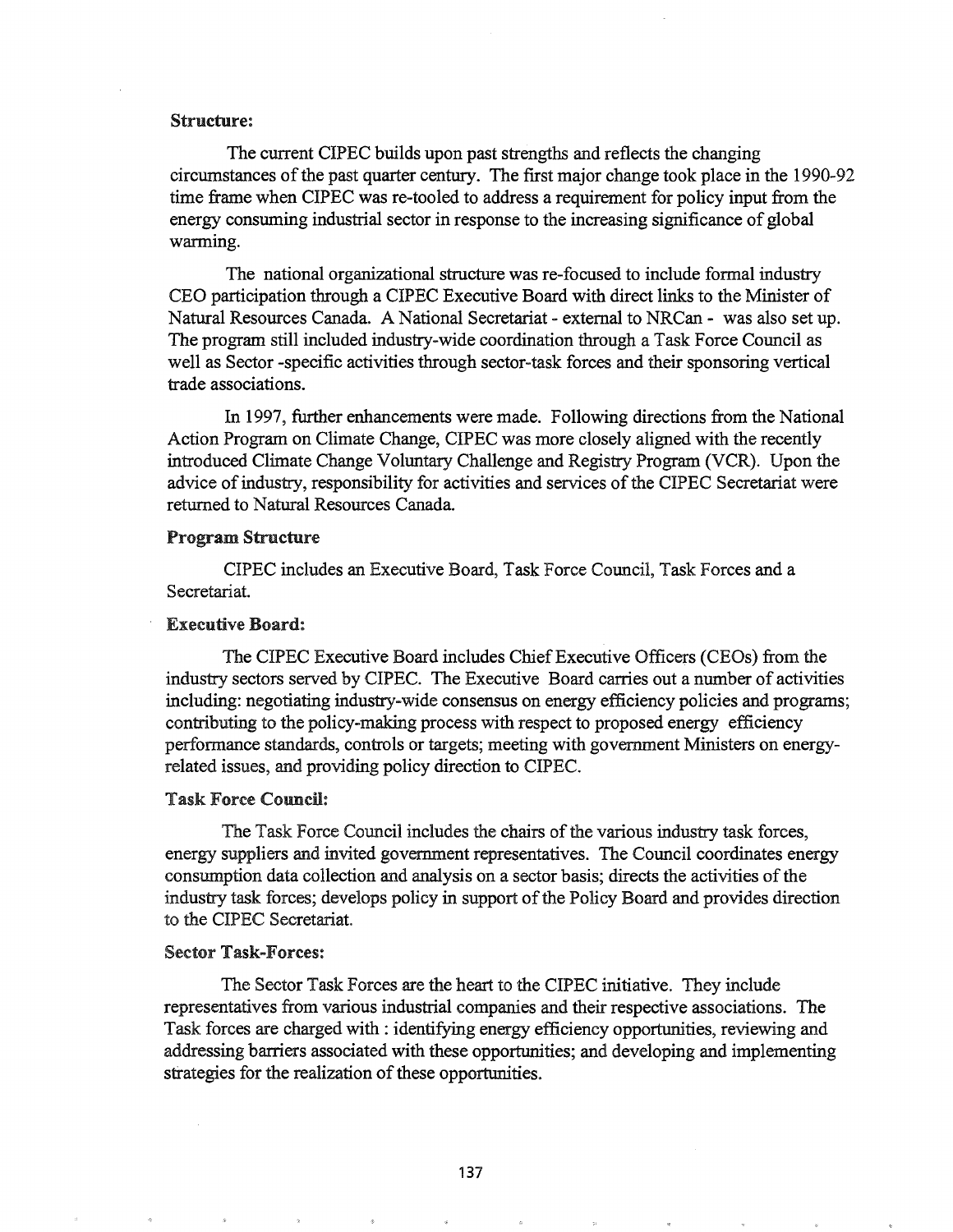#### National Secretariat:

The CIPEC Secretariat, operated through Natural Resources Canada's Office of Energy Efficiency, supports the activities of the Policy Board, CIPEC Council and the Task Forces. The Secretariat designs, develops and delivers a number of programs and services on behalf of CIPEC. These include: the commissioning of policy studies; the coordination of data collection and analysis; communications; and, a program clearinghouse on items such as energy efficient technologies and processes, project implementation, training, publications, research and development.

The linkage and infonnation exchange between the Executive Board and the sector task forces is enhanced CEO participation enhancing, in tum, activity at the task force leveL

## What does it take to create a successful voluntary industrial initiative?

A successful voluntary industrial initiative does not just happen. There are many barriers that can slow down the participation and commitment of companies in a voluntary program. This paper will deal with what we feel are the top five: understanding; recognition of priorities; commitment; resources; and, timing.

## Understanding

The issues surrounding Global warming are very complex and confusing - there are significant conflicting opinions about its relevance, cause, probable effects and solutions, coupled with sense that it is very difficult to make a contribution to resolving these issues. As a consequence it is difficult for many non-technical persons to understand what is required, and for decision makers in corporations the situation is no different. When understanding is limited there is a strong reluctance to act. As a result the required actions must be framed to clearly communicate the need for action and the message must be delivered consistently until an appropriate level of understanding is achieved.

#### Recognition of priorities

There must be recognition by all stakeholders that there are many priorities that must be balanced by corporations i.e. sales, profits, product development, health and safety issues, environmental regulations, cost containment or reduction, quality, growth, market share etc. Certainly energy efficiency improvement is part of most cost reduction strategies, particularly if the energy cost is a significant cost element, but to increase its priority in a business typically requires that this be at the expense of some other element. As a consequence the expectation to adjust the priority of energy usage to meet a national or governmental priority represents a difficult shift in thinking for most corporate decision makers and indeed a number of shareholders to which the CEO is ultimately responsible.

## Commitment

The framework for a voluntary program requires a commitment to meet specific targets. This is generally a collective target by sector. Companies are not organized around assessing the requirements and implementing the activities required to meet objectives of the type associated with climate change. This is often a new experience for CEOs and there is serious concern about over committing corporate resources. As a result commitment requires a comfort level that is often slow to develop.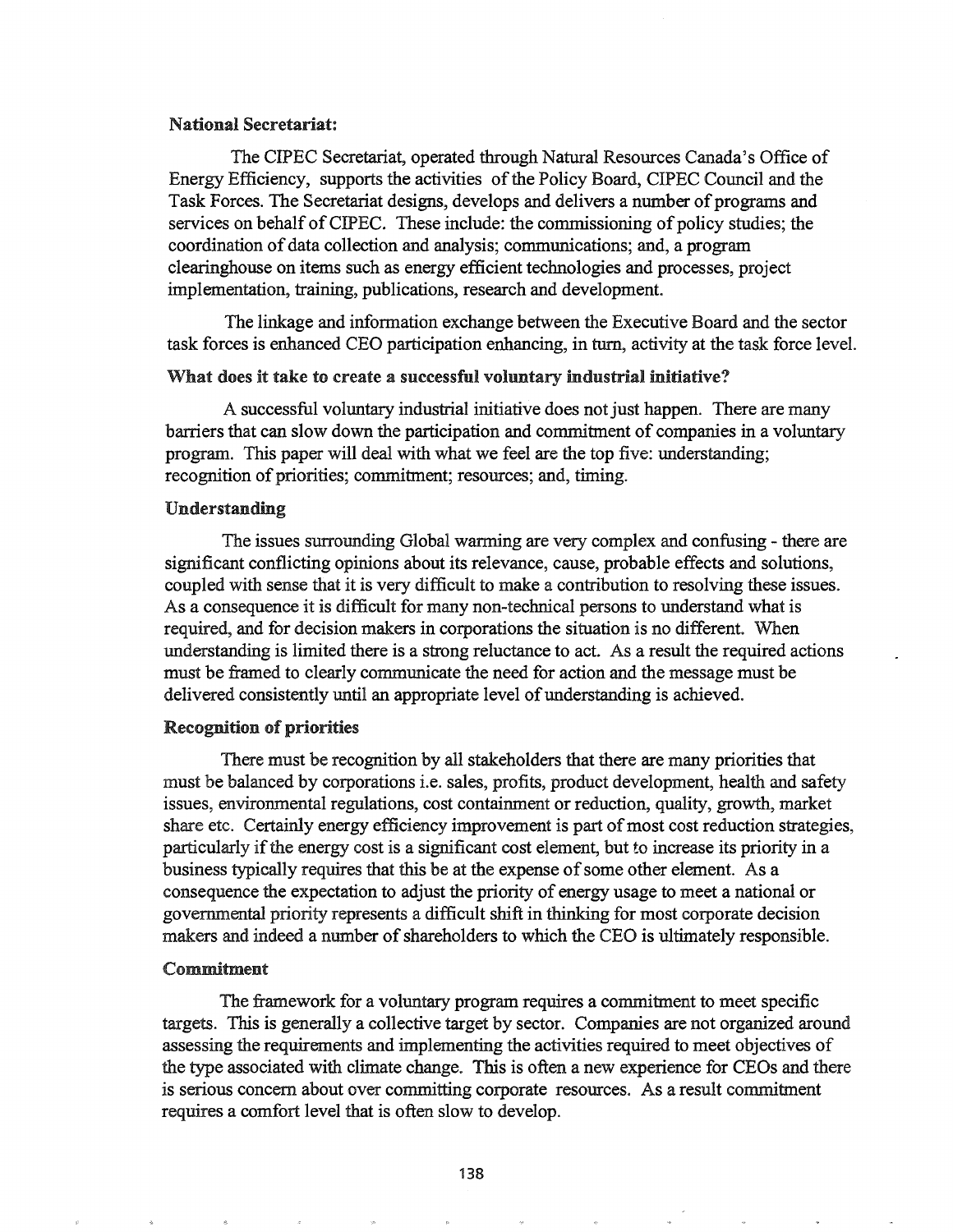## Resources

The measures that are implemented to improve energy efficiency and limit Greenhouse Gases are normally identified, developed and implemented by the technical resources within a company. The same technical resources are also required to address process development, capacity additions, health and safety issues, waste management concerns, quality assurance etc. These resource are limited and are carefully allocated based upon company objectives which can be a major constraint to developing a significant focus on energy efficiency. The capital resource is also constrained within corporations and while innovative approaches such as third party financing, are evolving, capital typically remains in short supply.

## Timing

For major process industries, which are usually the large energy users, the opportunities for significant process improvements are typically linked to the next addition of capacity. While the technology to install a more energy efficient process is typically known, decisions on the replacement of existing operations usually cannot be supported by cost reductions resulting from energy savings. As a consequence the timing for improvement in energy usage is largely dependent on market growth. The opportunities for market growth are constrained by company specific and sector specific environments. Market growth opportunities are only coincidently aligned with target dates agreed to by governments for the reduction of Greenhouse Gases.

#### Key elements of the Canadian voluntary industrial initiative

#### Leadership

CIPEC has benefitted from strong and effective leadership from both industry and government. The ministers of Natural Resources Canada (NRCan) historically and currently support the voluntary approach and within government have given the efficiency and alternative energy component a high priority and profile. The most recent example of this is the creation of the Office of Energy Efficiency within NRCan which serves as a government-wide focal point for issues associated with climate change. From industry, CEO's of major corporations have come forward and have committed to participate in the dialogue and deliver results. These industry representative are in turn providing the leadership in their industrial sectors to obtain participation from as broad a base as possible.

### Communication

Communication - government to industry - occurs between the Minister and the CIPEC Executive Board. There is a direct dialogue presenting a consistent message of support for the voluntary initiative and the need for action, coupled with active participation from the Minister at high profile events to reinforce the message and develop understanding. Industry leaders have received the message and have developed an understanding of the problem and the need for action.

The communication with industry has been on several fronts. The active recruiting effort for participation in CIPEC has resulted in 21 sector task forces and includes the participation of 31 trade associations and industry groups representing over 3,000 companies. The linkage of improvements in energy efficiency to improvements in a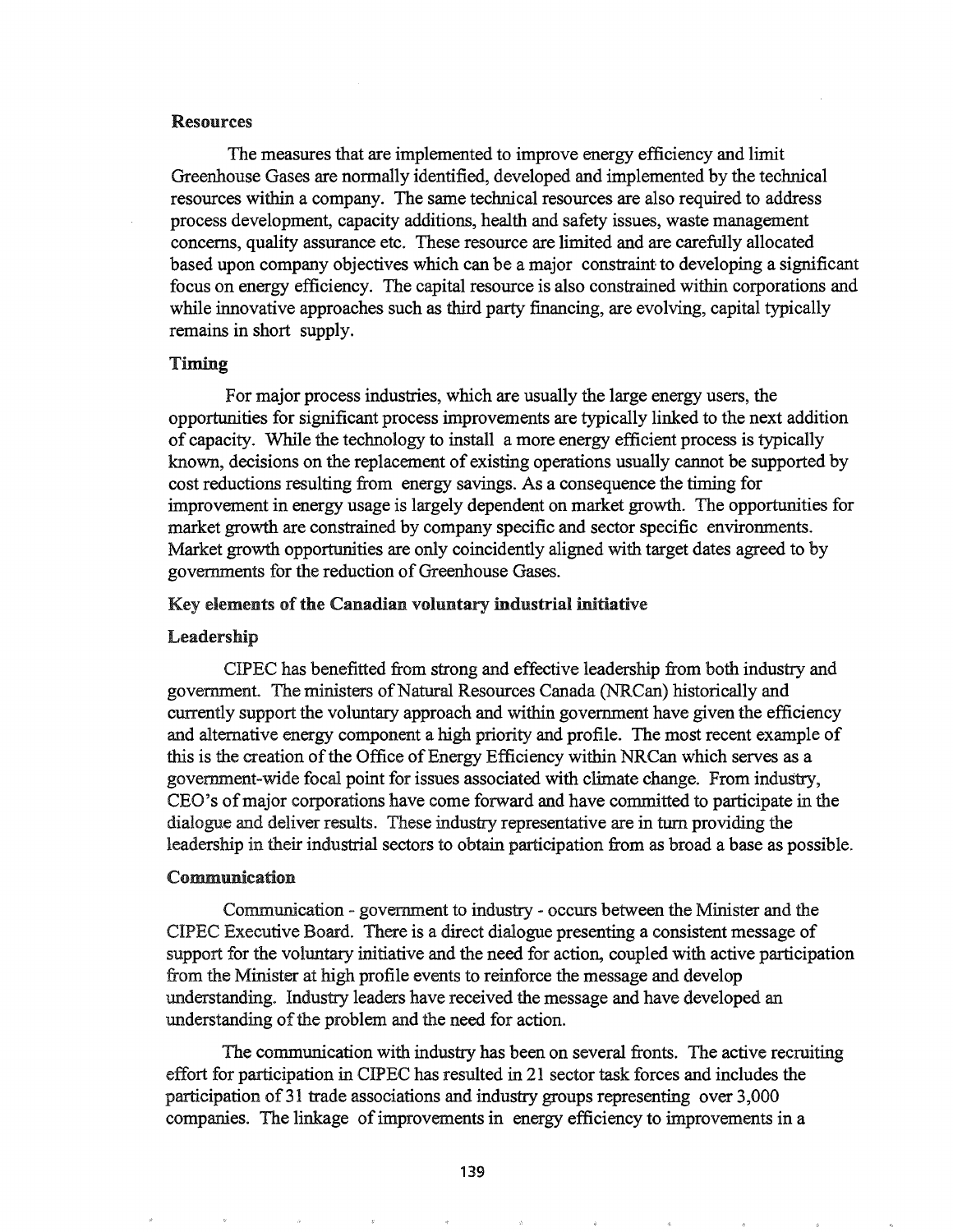company's competitive position has provided an element of understanding for many companies that they can positively relate to.

#### **Infrastructure**

CIPEC has functioned since 1975 and although it has been restructured to meet the issues associated with global warming, the infrastructure (the organizational structure of CIPEC) was in place to address the challenge presented to industry. CIPEC was able to quickly deliver a prepared and infonned audience to conduct a dialogue with the Federal Minister and in turn mobilize their respective industrial sectors to commit to reduce greenhouse gas emissions. The development of this infrastructure has taken time and continues to evolve..

#### Measurement

Once an objective is accepted and targets are set, it is essential to develop an agreement on how progress will be measured. The best measures are closely linked to the desired result. CIPEC, since 1975, has accepted energy used per unit of output as the measure that best reflects "success"..

Under its initial form participating companies self-reported on a year-over-year basis, without due regard to consistency or quality of reporting. When CIPEC was reconstituted industry requested and the federal government agreed to establish independent, third party collection of relevant data through the federal statistical agency -Statistics Canada. Industry participants have been largely comfortable with the measurement system that would be used to report progress and, as a result, have been more willing to agree to targets.

The measurement system is a story in itself to be further elaborated by my colleague Vaughn Munroe in the session on energy efficiency benchmarking. We have gone from a situation of two parallel processes where program data did not conform to the official numbers to one where a common source of data is used for analysis, policy and informed decisions. Government and industry, in close collaboration, have expanded the sample size, allowing disaggregation to a 4 digit SIC basis, customized questionnaires to allow for differences in the energy forms for different sectors, and worked jointly to ensure a process whereby survey fulfillment is at or near  $100\%$  - unheard of in the past.

## CIPEC Achievements:

## Participation

At the close of the 1998/99 fiscal period there were 21 task forces participating in CIPEC, representing almost 90 percent of secondary industrial energy demand in Canada.

## Energy Intensity Improvement and Emission Reduction

Thanks to the data tracking and reporting system, we have a high degree of confidence in stating the following. Since 1990, industry has posted an average annual intensity improvement of  $0.9\%$ , with stronger average gains since 1996.

The manufacturing and mining industries are making a strong contribution to Canada's international climate change commitments.. Energy-use-related carbon dioxide emissions have increased by only 0.5 percent for the years 1990-1997. By comparison,